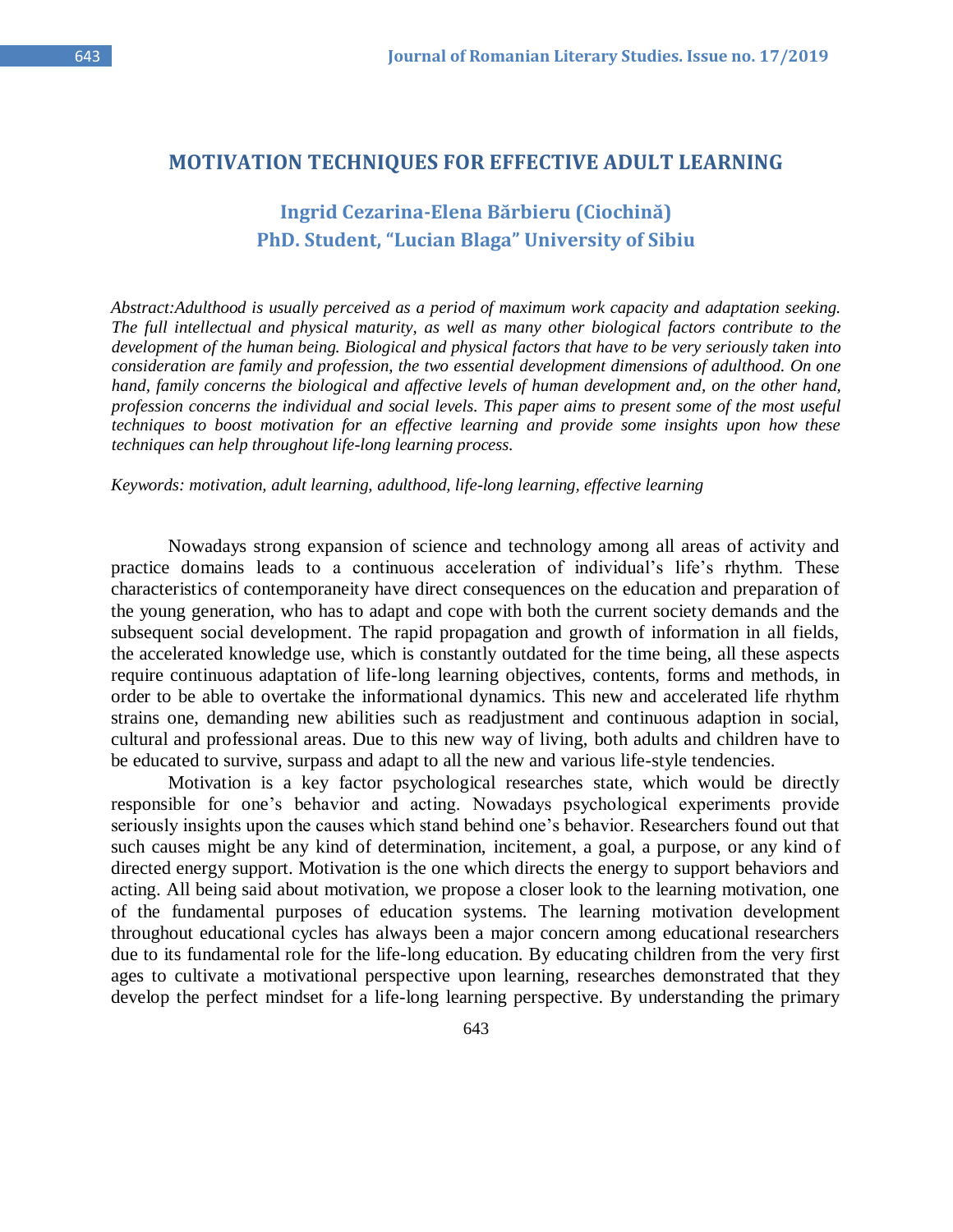purposes of education, individuals build a strong motivational learning mindset, which will be responsible for an effective way of learning, a strong capacity of knowledge use and a sense of a powerful meanings of developing oneself through education. Motivation, as the Dictionary of Psychology states, is "the set of dynamic factors that determine the behavior of an individual" (Sillamy 202) having an important role in learning, because it is the factor that determines the body to act and pursue certain goals. It often happens that we are not aware of why we are doing a certain action, even so, there is no act of unmotivated conduct, no behavior occurs or manifests itself, without some incitement, direction, and energy support.

The long-term development of learning motivation has its strong placed basis in the early ages of childhood education. The foundation should then be completed in adolescence when teenagers should understand and develop a motivational attitude for the subsequent pursuit of a profession. During this learning cycle there are some intellectual and physical transformations, adolescence representing the age at which the horizons that education will have to be explored are revealed, the motivational register being more and more wide, signaling a high coefficient of receptivity and sensitivity towards interpersonal relations and social values, self-analysis and self-determination and also a stage of preparation for the subsequent pursuit of a professional activity, this period being favorable to the development of motivation for long-term learning.

There is a close relationship between motivation and learning. Motivation is considered as a fundamental condition of learning, as large amounts of money can be invested in upgrading schools, for the professional development of teachers, all of which are futile if students do not want to learn. Motivation is one of the reasons why the learner learns or does not learn, but it can also be the effect of learning activity, because learning outcomes support the student's later efforts. If initially his effort is successful, in one form or another, the student will develop his / her motivation to learn more. Motivation is important not only because it generates and stimulates learning, but also because it influences learning outcomes and performance, because when motivation is low, learning performance is also low.

Professionals in the field agree unanimously that there is not one type of motivation for learning, and that learning is usually done under the influence of complex sets of purposes that cause, support, intensify or interrupt learning. By the place motivation occupies in the structure of the learning activity, we may distinguish between **intrinsic** and **extrinsic** motivation. Intrinsic motivation is triggered in the student's internal structure, supports learning from within, stemming from the actual content of learning and does not appear as a means of gaining benefits. **Intrinsic motivation** is the ideal support for learning, associated with the active participation of students in the learning process, with positive attitudes towards learning, being resilient in time, having a strong force in maintaining appetite for learning. **Extrinsic motivation** has its sources outside the subject and activity as such, and its own elements are related to the external effects or factors that dynamize the learning activity. The subjective feelings of this motivation may be positive (satisfaction reactions) or negative (fear reactions). Thus, two types of extrinsic motives can be distinguished: positive - which are aimed at gaining the benefits of learning (grades, scores, prizes, prestige, material benefits, etc.); they do not make learning more attractive, as it aims towards the final material achievements of learning and not towards the whole process of learning; and may be negative which are manifested by reactions of rejection to unpleasant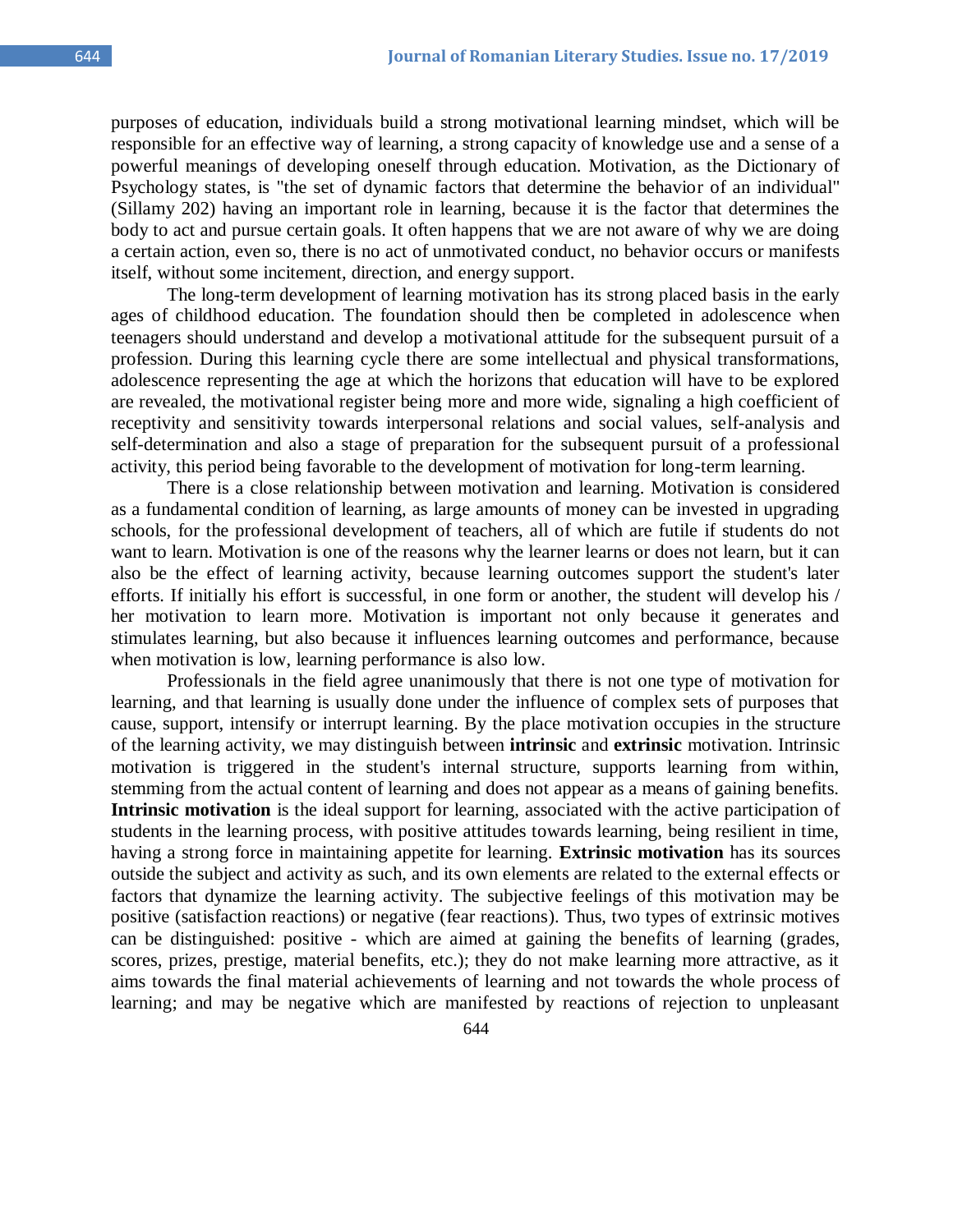consequences: criticism, punishment, fear of failure, etc. Educational approaches should be centered upon the transition from extrinsic motivation to intrinsic motivation, since intrinsic motivation is optimal, includes interest, exaltation and trust, resulting in increased performance, creativity and self-esteem.

Adulthood is usually perceived as a period of maximum work capacity and adaptation seeking. The full intellectual and physical maturity, as well as many other biological factors contribute to the development of the human being. Biological and physical factors that have to be very seriously taken into consideration are family and profession, the two essential development dimensions of adulthood. On one hand, family concerns the biological and affective levels of human development and, on the other hand, profession concerns the individual and social levels. Among the reasons why people follow school or any kind of education, is social success. We can say that we go to school or we attend training courses to promote in society, to have a higher social status, to succeed in life. The fundamental elements of learning motivation are represented by the value coordinates of the social success dominant model.

The andragogic model for adult learning, built by M. Knowles (1984), displays a different perspective upon pedagogical and andragogical models of teaching. While the pedagogical model has the professor placed in the center of the activity, the andragogical one has the educable, the trainable, the learner placed in the center of the educative process and purpose. The experience of learning is crucial in adult education, the educational activities have to be centered on developing the skills needed for adults. The theoretical concepts have to be 10-15% of the total training time, followed by practical exercises and applications that will contribute to the development of the practical skills of new knowledge and will encourage the necessary changes in adults' future performance. Adult motivational sources include the following categories:

Social relationships: adults attend instructive / educational activities to socialize, to make new friends or to be with their friends, colleagues, relatives;

Social expectations: adults engage in instructive / educational activities to meet some social requirements, or at the insistence of an authority;

Social well-being: to develop their readiness to serve the community, to be useful to society, usually referring to the activities that are not tangential to the basic profession;

• Professional advancement / achievement: adults engage in instructive / educational activities to obtain material benefits, professional advancement, social prestige, in order to compete;

Retreat or stimulation: to get rid of boredom, to avoid home or work routine, adults find their salvation in learning;

• Cognitive interest: most adults learn for the sake of learning, seek new information to satisfy their own curiosity and desire to acquire knowledge.

Adult learning is defined by several features which have to be taken into consideration while dealing with learning motivation: usually the learning has to be centered around the problem, the situation, the need of learning; another aspect is that the learning has to be correlated with adult's experience, which has to be relevant for the subject learned; learning objectives have to be clear stated and addressed; adults have to always receive feedback during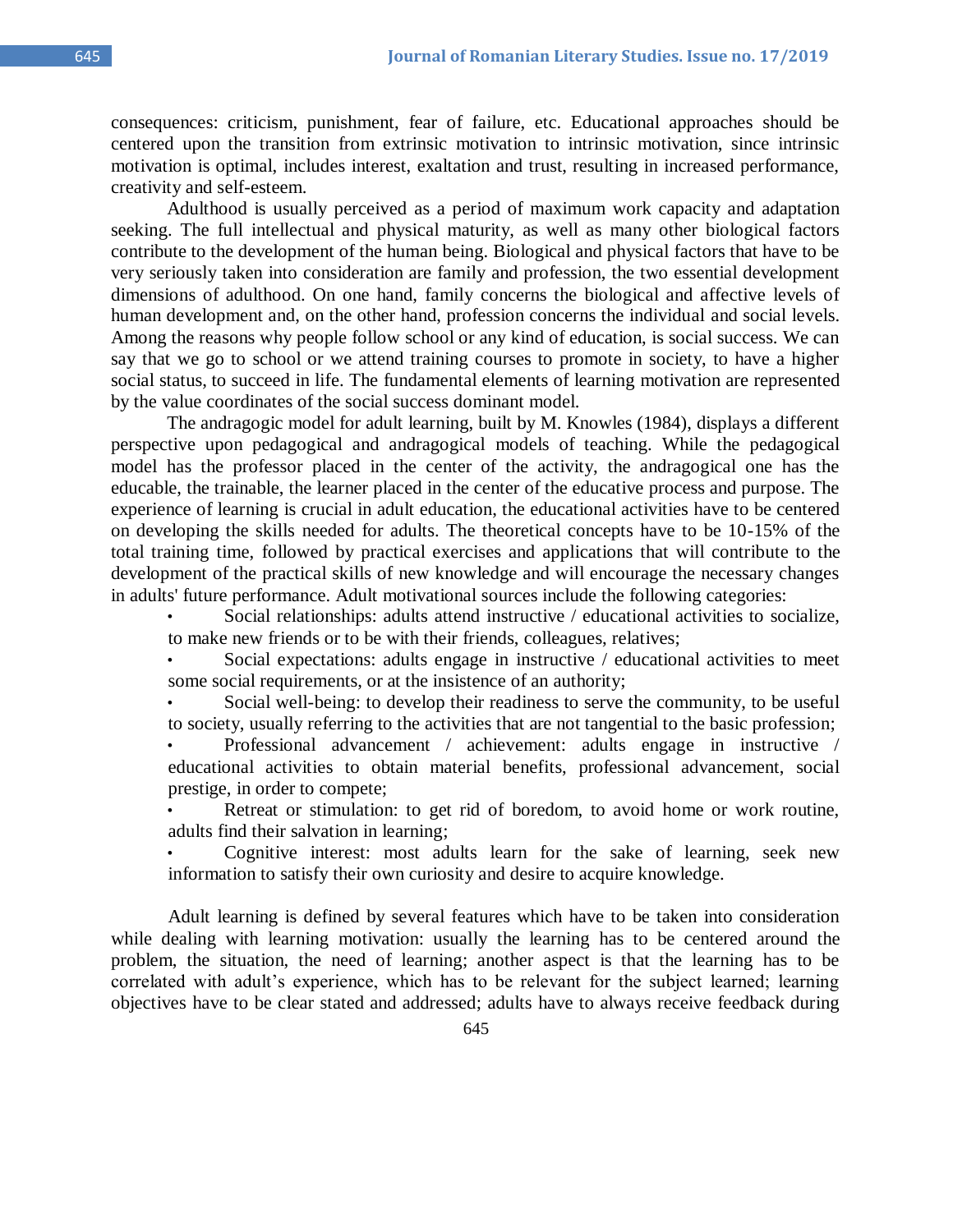their learning process in order to fully understand their progress towards the followed purpose. These being summarized and stated, we propose the following techniques for boosting motivation among adult learning in order to obtain an effective learning process and in order to stimulate the mental processes:

1. Stimulating cognitive interests, epistemic curiosity, capturing attention;

2. Linking learning content between past knowledge, present and future learning needs;

- 3. Communicating clear expectations, learning objectives and purposes;
- 4. Involving adults in various activities;
- 5. Provide insights and customized feedback for individual learning achievements.

Strategies to develop the learning motivation of adults vary according to the nature of the educational activities and objectives, their social and affective needs. The methods and techniques used will seek to tailor factors that influence adult performance and "ensure clarity, stability and cohesion of the structures horizontally and vertically, own both the didactic logic and the logic of science" (Neacșu 55). As a result, teaching and learning will be achieved by activating and using the most appropriate methods and teaching techniques that stimulate the adult's thinking and experiences, but especially the learning motivation.

David Ausubel argues that trainers could do more to capture the interest of adults even when the cognitive impulse is minimal. He proposes the creation of cognitive conflicts in this regard, stating that "many educational objects contain paradoxes or opposing views of scholars, or visible contradictions to common sense, and if they are pointed out to the uninterested student in the beginning, a powerful motivational effect, propelling the learning process until other relevant impulses become operational". (Ausbel 449) Thus, a few techniques that the trainer could use are: creating opportunities for sensory experiences (adults come directly in contact with things), starting teaching through an anecdote, a history related to the theory to be taught, a problem to be solved, questions that involve paradoxes, contradictions, the use of concrete examples relevant to adults' lives, debates, problem-solving (providing intrinsic motivational support, determining active participation and intense interactivity), discovery learning, etc. A didactic activity which aims to develop learning motivation must actively involve adults and capture their interest. We could use also, Ausubel states, the selfaffirmation impulse of the student, showing that learning a subject opens professional perspectives in several prestigious areas. Finally, we need to know the areas of interest of the adult and, in the teaching activity, to choose examples and establish links with these areas of interest.

Adults need to be aware from the very beginning the expectations they have to meet during the learning process, the learning objectives, the feedback and the evaluation systems. All these requirements will be clearly stated, while the trainer needs to pay equal attention to all students, no matter their capabilities and individual features. All these suggestions show, once again, that adult motivation issues are extremely diverse, and the trainer's intervention cannot be based on prescriptions, but on tailored learning for each individual situation. Presenting the learning purposes, objectives and importance of tasks can be motivating. Adults can be supported to be able to perceive the learning needs. They can also be chestnut on their previous knowledge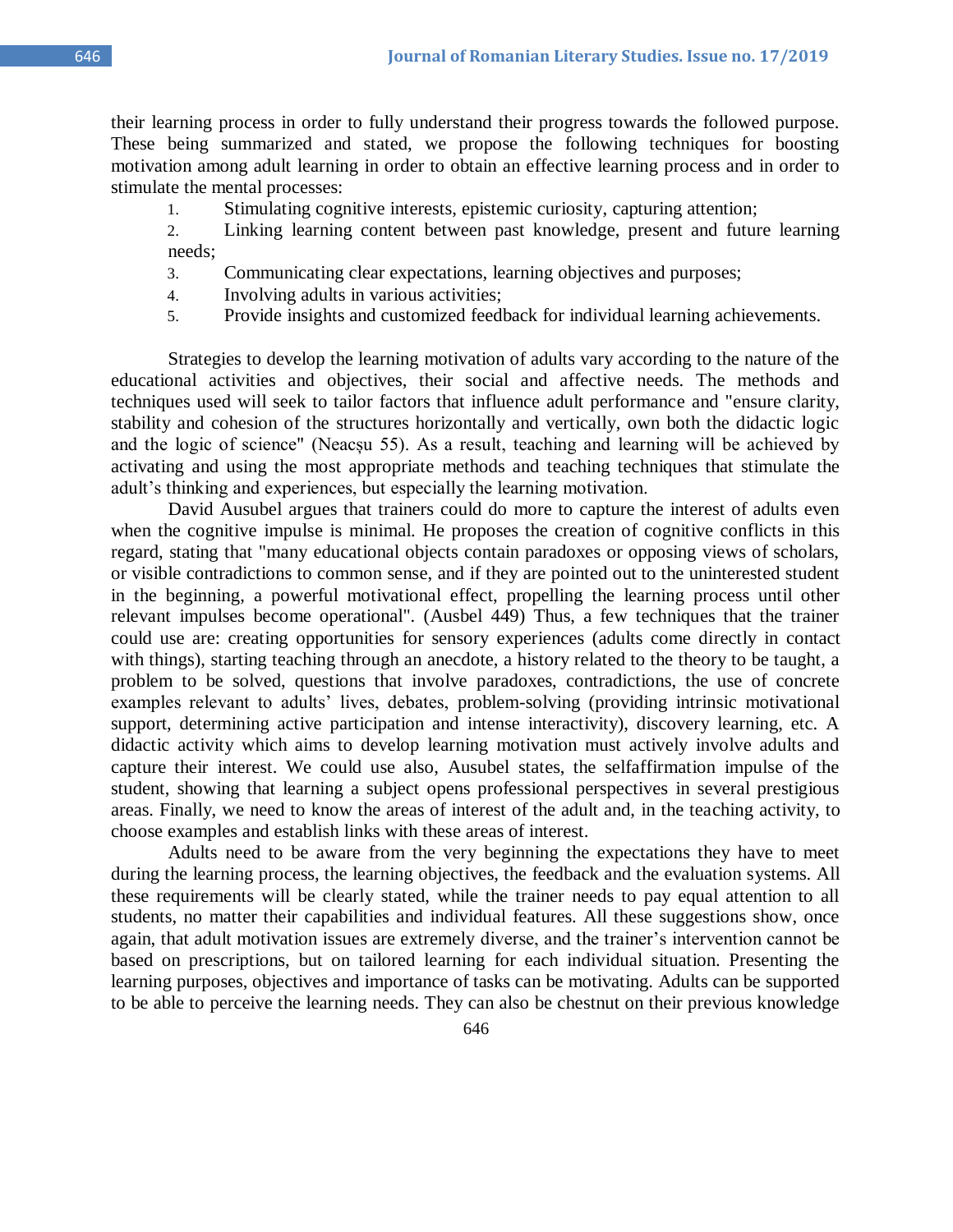and a new one). The facilitator has to vary the methods and materials (images, movies, objects) used and involve adults in various activities that raise the interest and attention for the activity. The modern didactic strategies that determine the active and participative character of adults in the learning act ensure the linking of the theory of practice and the accessibility of knowledge. The use of active methods makes learning to turn from a routine, boring activity into an interesting, attractive, creative, qualitatively different activity both in structure and methods, and through learning outcomes. Some suggestions for methods that involve adults in learning and also in developing their motivation for learning are the cooperative learning, the role play, the anticipation guide, the demonstration, the case study, etc.

or analogies (thus, students are determined to establish links between a field that they know well

The assessment method can also have important effects on adult motivation. Without a continuous feedback provided during the whole learning process, motivation of adults can be seriously damaged. For many assessors, evaluation implies only the grading process, the result of a passed / not passed assessment. This method may have negative effects on adult motivation. If we want the assessment to be a really motivating factor, to boost their willingness, involvement and learning perseverance, it is necessary for the assessment process to focus more on the progress, on recognizing the effort, on performance improvement and not just to establish the level of knowledge. In adult learning and the most recommended assessment method is the auto evaluation, in which the adult proposes a personal perspective upon his own learning progress, managing to build a critical thinking and provide objective insights.

In this respect, the project or the portfolio are alternative assessment methods which can be used in the evaluation, based on a long-term theoretical research, and the portfolio that combines the theoretical and practical performances and competencies that determine the adult's learning progress. The two alternative assessment methods aim to develop various skills and a greater involvement towards the accomplishment of an outcome. The adults' evolution must be assessed in positive terms (praise, encouragement, emphasis), because disapproval is less effective in stimulating learning motivation. We also need to emphasize that all the methods shall be used with discernment, especially when seeking to increase motivation for learning. Much more effective for enhancing the student's motivation are personal observations and feedback comments especially in difficult moments. It is also important to encourage adults to do selfassessment. This is not just about proposing a grading system for themselves, but rather getting used to assessing the effectiveness of the strategies they use. Improving the adult's opinion about his / her own competence is obtained when he / she repeatedly succeeds in an activity he / she does not consider himself capable of doing. An unexpected success gives a student selfconfidence and thus increases his motivation to engage in an activity and to persevere in order to increase his / her performance. For this, the trainer has to design learning activities that are not too easy (because they no longer pose a challenge for students), but they are not too difficult (because the students are quickly discouraged and abandoning) and throughout the activity, the